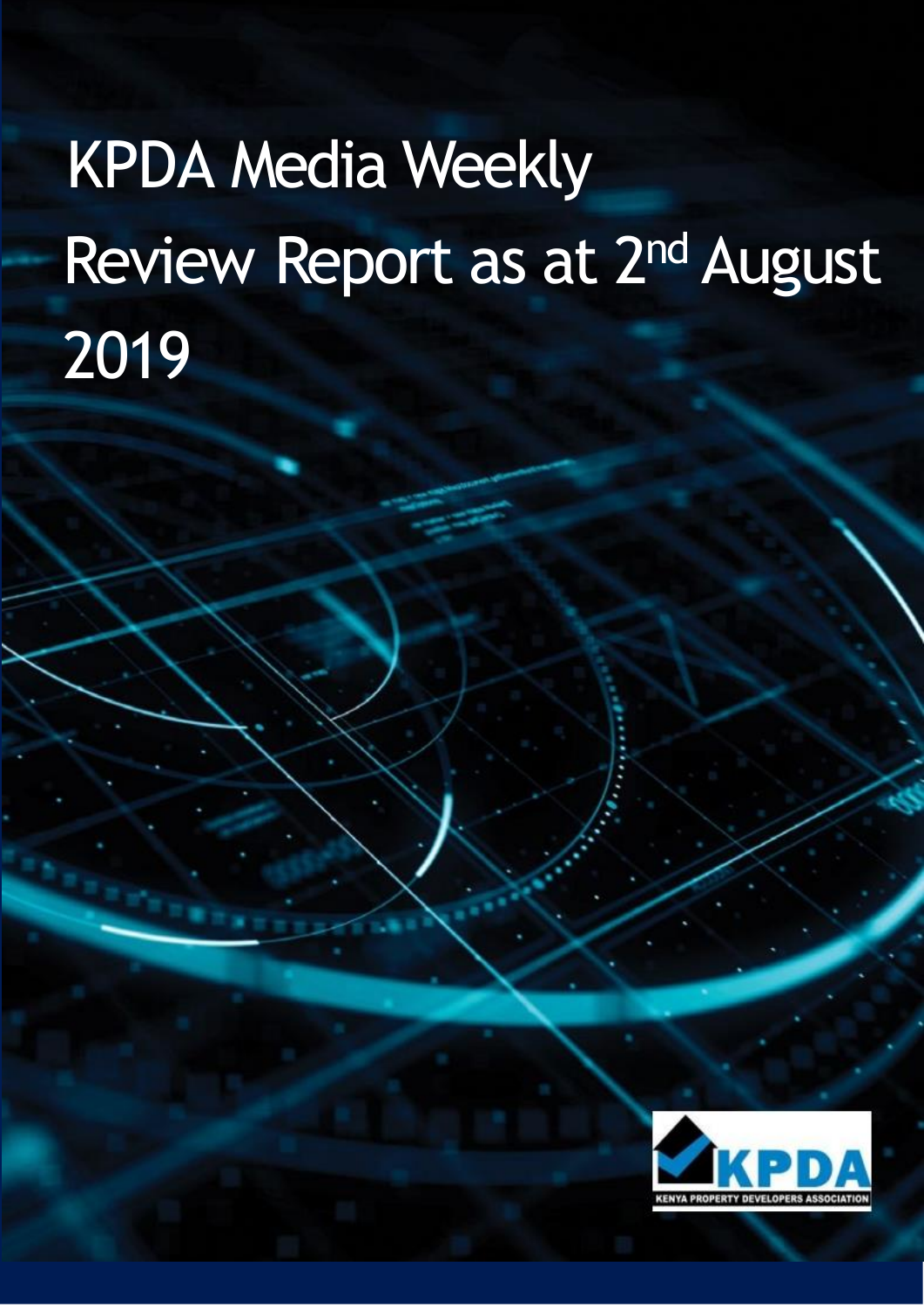## **CEO DE-BRIEF**

 $27<sup>TH</sup>$ INVITATION TO THE MML TURNER & TOWNSEND CEO BREAKFAST FORUM, TUESDAY AUGUST 2019 AT THE PARK INN BY RADISSON, WESTLANDS - NAIROBI

### THE KPDA/MML **TURNER & TOWNSEND CEO BREAKFAST FORUM.**

#### THEME:

"Creating Commercially Viable Projects in Real Estate"

#### **DATE:**

Tuesday, 27th August 2019

#### **VENUE:**

Park Inn by Radisson, Westlands -Nairobi

**TIME:** 8.00am - 10.30am

#### **TARGET AUDIENCE:**

Professional consultants, developers, development managers, financial institutions and strategy houses

It is a real team effort by property developers and their professional teams to move an idea to a design, and make it feasible. More informed, data-driven decisions made upfront about the viability of certain construction expenditure provides a major competitive advantage to developers (and their funders) concerned with speed to market and commercialising their properties. Through their annual data published in the International Construction Market Survey (ICMS), MML Turner & Townsend sets the big data benchmark in the Real Estate Market and helps the market take a more commercial approach to conceptualizing projects right from the start.

KPDA and MML Turner & Townsend have organized a CEO Breakfast Forum on Tuesday, 27th August 2019 from 7.30am to 10.30am at the Park Inn by Radisson Hotel in Westlands.

#### **EVENT OBJECTIVES**

- 1. Gain more understanding on project feasibilities and show how it can be supported by the ICMS
- $2.$ Discuss on the cost of construction in Kenya and in the region
- Officially launch the ICMS and highlight some of its  $3.$ content.







#### **CHARGES:**

KPDA Members: Kshs.4,640 (Inclusive of VAT) Non - Members: Kshs.6,960 (Inclusive of VAT) ×

Kindly RSVP (with payment) by latest WEDNESDAY, 21ST AUGUST 2019 with the KPDA secretariat on telephone 0737 530 290 or 0725 286 689 or by email to membership@kpda. or.ke and ceo@kpda.or.ke



#### NB:

- Participants who confirm their attendance MUST remit payment for their ticket regardless of whether they do not attend the event.
- Participants who attend this event without an RSVP will be surcharged at the door by 50%. Cancellations are only refundable if the
- secretariat is notified on email by no later than Wednesday, 21st August 2019.

To RSVP, please email us through ceo@kpda.or.ke/membership@kpda.or.ke or call us via 0725286689/0737530290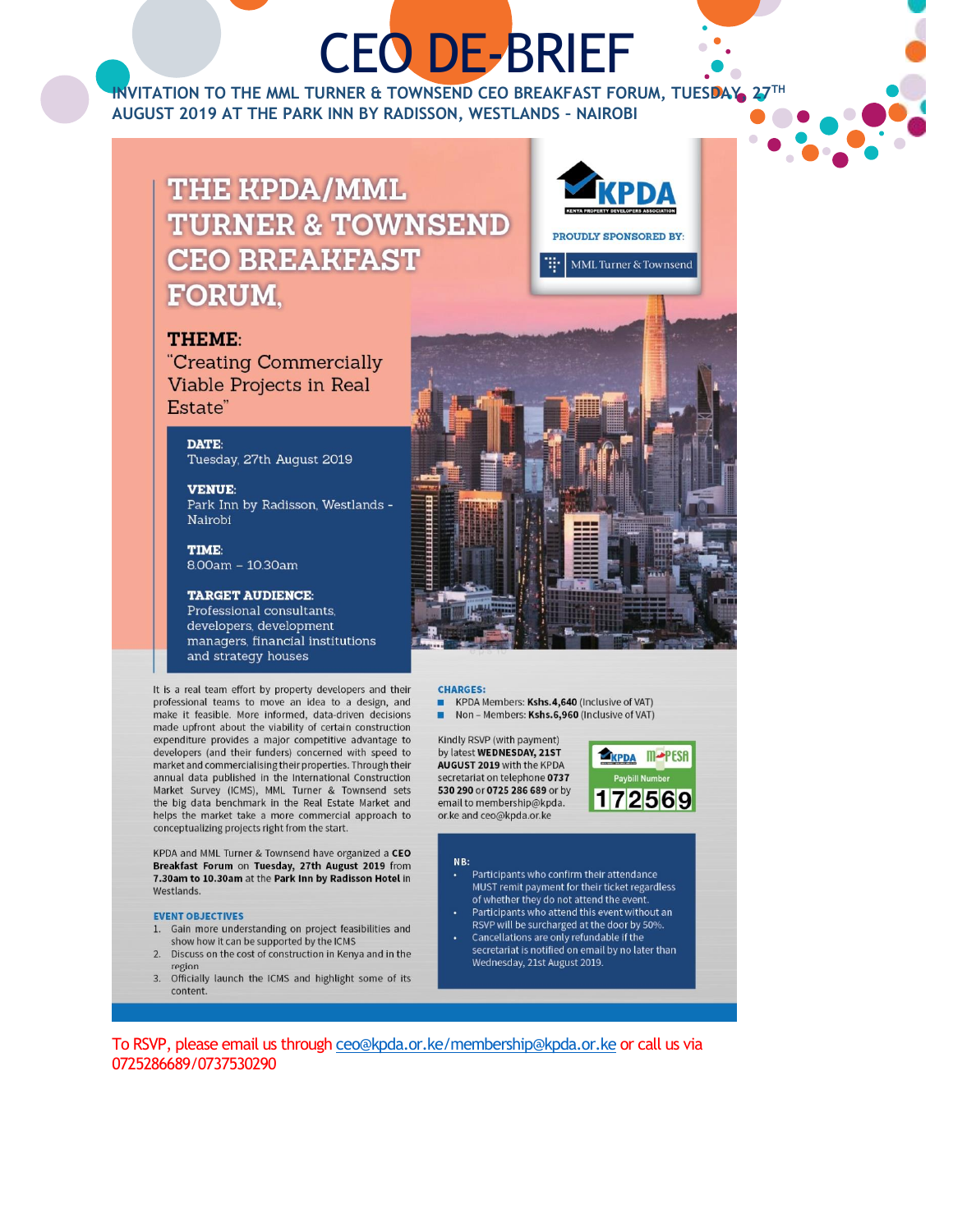#### **REQUEST FOR COMMENTS – KEPSA LANDS AND PHYSICAL PLANNING MATRIX**

The KEPSA Lands and Physical Planning Sector Board has developed a matrix that raises sectoral issues and proposed solutions. Kindly click [HERE](file:///C:/Desktop/LANDS%20AND%20PHYSICAL%20PLANNING%20MATRIX.docx) to view the Lands and Physical Planning Matrix. Members are requested to kindly submit their reactions to the document to [ceo@kpda.or.ke](mailto:ceo@kpda.or.ke) by **Monday, 5 th August 2019**.

#### **NCA 2019 CONSTRUCTION EXCELLENCE AWARDS - ELIGIBILITY CRITERIA**

The National Construction Authority is planning to hold the Construction Excellence Awards (CEAs) in November 2019. The event will be a biennial platform to recognize achievements, developments and innovation within Kenya's booming construction industry.

The main aim of the event is to highlight the positive aspects of construction, celebrate quality assurance, and demonstrate commitment to excellence and technological advances. The awards ceremony will be held in form of a gala dinner featuring the industry's top professionals, and will henceforth be a benchmark for excellence.

To view the eligibility criteria and submit application, please click [HERE.](file:///C:/Desktop/Construction%20Excellence%20Awards%202019%20Eligibility%20Criteria.pdf)

#### **AAK ANNUAL CONVENTION, 14TH – 16TH AUGUST 2019 AT THE SAROVA WHITESANDS BEACH RESORT**

The AAK Convention is an annual event of the AAK which brings together its membership as well as other built industry practitioners and stakeholders for deliberation on themes of common concern.

AAK will be holding their annual convention from 14<sup>th</sup> - 16<sup>th</sup> August 2019 at the Sarova Whitesands Beach Resort.

To view the full prospectus, please click **HERE** 

#### **1 st August 2019**

#### **Business Daily|Richard Munguti| Thursday 1 st August 2019 FAULU STAFF CHARGED WITH CONSPIRING TO SELL SH150M BUILDING**

Three Faulu Microfinance Bank employees and an auctioneer have been charged in court over irregular sale of a commercial building belonging to a city trader. [Read More.](https://www.businessdailyafrica.com/corporate/companies/Faulu-staff-charged-with-conspiring-to-sell-Sh150m-building/4003102-5219806-x5qbk2z/index.html)

#### **Business Daily|Charles Mwaniki| Thursday 1 st August 2019**

#### **NSE BEAR CUTS SCHEMES RETURNS TO 2.4PC IN Q2**

Pension fund returns fell to 2.4 percent in the second quarter of the year compared to 6.5 percent in quarter one as underperforming equities eroded the positive gains recorded by fixed income investments. [Read More.](https://www.businessdailyafrica.com/markets/capital/NSE-bear-cuts-schemes-returns-to-2-4pc-in-Q2/4259442-5219654-blw5cbz/index.html)

#### **Business Daily|James Kariuki| Thursday 1 st August 2019**

#### **MOST REAL ESTATE JOBS EXPORTED, SAYS LOBBY**

Hiring foreign contractors to implement public and private sector jobs is denying Kenyans a chance to build fitfor-purpose developments and jobs, a professional group has said. [Read More.](https://www.businessdailyafrica.com/markets/marketnews/Most-real-estate-jobs-exported/3815534-5219664-v9b5acz/index.html)

#### **The Standard |Peter Muiruri| Thursday 1 st August 2019**

#### **HOW THE JUA KALI SECTOR WILL HOUSE MILLIONS IN AMBITIOUS STATE PLAN**

Last Thursday, government spokesman Col(Rtd) Cyrus Oguna held a press briefing at the site of the first affordable housing project along Park Road, Nairobi. As expected, senior government bureaucrats were in tow. [Read More.](https://www.standardmedia.co.ke/business/article/2001336322/how-the-jua-kali-sector-will-house-millions)

**The Standard | John Shilitsa| Thursday 1 st August 2019 PLANS TO TRANSFORM KAKAMEGA INTO A CITY TAKING SHAPE** Not long ago, Kakamega was a sleepy shopping centre dotted with old structures. [Read More.](https://www.standardmedia.co.ke/business/article/2001336319/plans-to-transform-kakamega-into-a-city-taking-shape)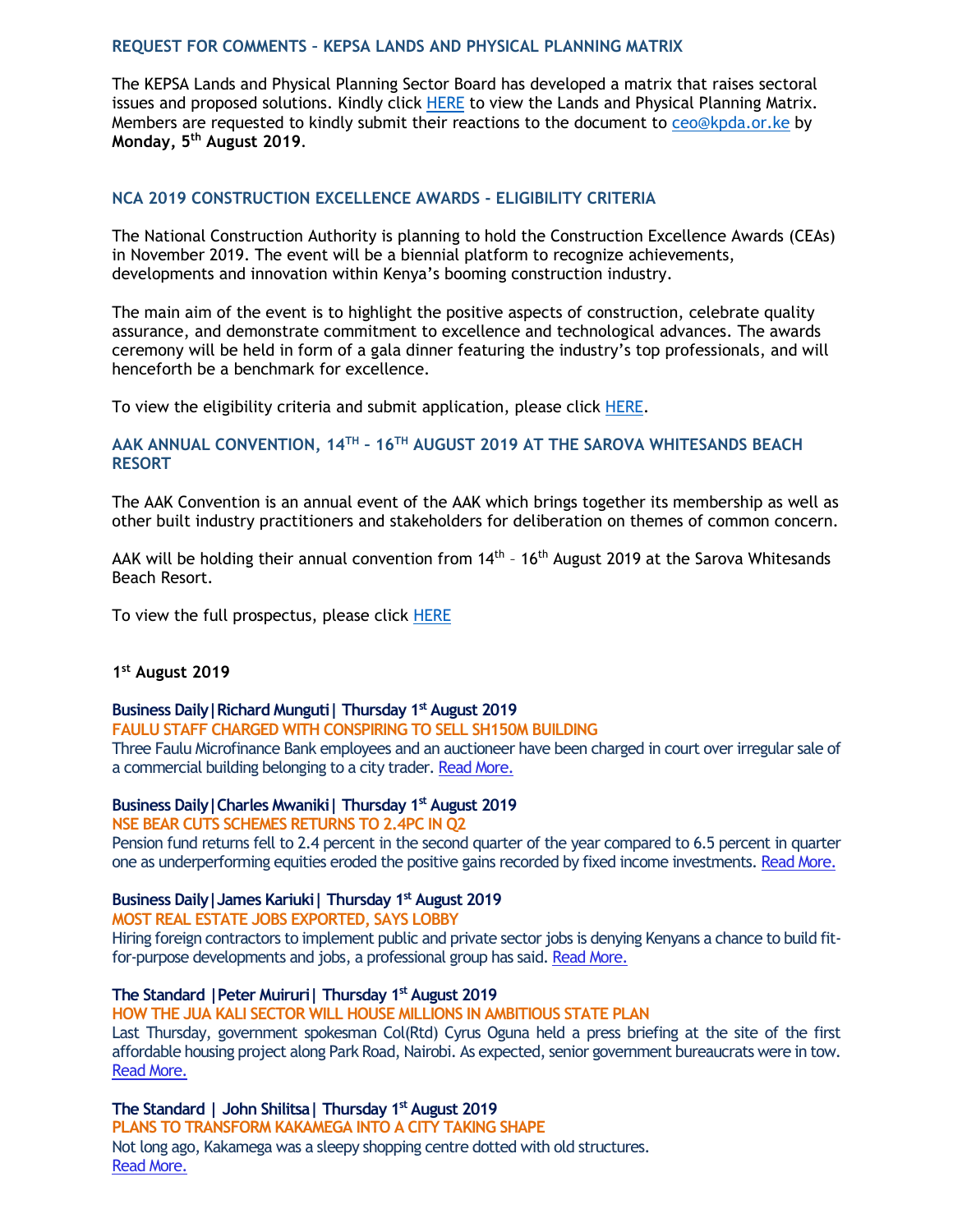#### **The Standard |James Wanzala| Thursday 1st August 2019**

#### **BUILDING PLANS APPLICATIONS APPROVALS FELL FOR THREE CONSECUTIVE YEARS**

The number of building plans application approvals have been falling for the past three years. This is according to a report by Architectural Association of Kenya (AAK). [Read More.](https://www.standardmedia.co.ke/business/article/2001336312/building-approvals-fall-three-years-in-a-row-in-nairobi)

#### **The Standard |Faith Karanja| Thursday 1st August 2019**

**DEVELOPER BLAMES RULES FOR TITLES DELAY**

Housing firm Erdemann Property has blamed new requirements at the Lands Ministry for the delay in the processing of titles for one of its projects. [Read More.](https://www.standardmedia.co.ke/business/article/2001336272/developer-blames-rules-for-titles-delay)

#### **Daily Nation |Pauline Kairu| Thursday 1st August 2019**

**ALL YOU NEED TO KNOW ABOUT THE AFFORDABLE HOUSING PROGRAMME** The first 228 Kenyans who signed for the government-driven Affordable Housing Programme (AHP) will occupy the houses in October this year. [Read More.](https://www.nation.co.ke/lifestyle/dn2/The-Affordable-Housing-Programme/957860-5218010-10mxt0oz/index.html)

#### **31st July 2019**

#### **Daily Nation| James Kariuki | Wednesday 31st July 2019**

**CONSTRUCTION JOBS SHRINK AS DEMOLITIONS CUT APPROVALS 34PC** Construction jobs and building material sales dipped sharply following a 34.6 per cent drop in projects approved by the Nairobi County government from January to June, 2019. [Read More.](https://www.nation.co.ke/business/Construction-jobs-shrink/996-5218512-jxk6rd/index.html)

#### **Daily Nation| Brian Ngugi| Wednesday 31st July 2019**

**WEAK HOUSE SALES NEARLY DOUBLE HOME AFRIKA LOSS**

Nairobi bourse-listed real estate developer Home Afrika sunk deeper in the red after posting a Sh346.2 million net loss for year ended December 2018. [Read More.](https://www.nation.co.ke/business/Weak-house-sales-nearly-double-Home-Afrika-loss/996-5218496-317exkz/index.html)

#### **Business Daily| Francis Meitamei| Wednesday 31st July 2019**

#### **DELAYS IN APPOINTING REGISTRARS UNDERMINE COMMUNITY LAND RIGHTS**

The passing of the Community Land Act in 2016 marked a great milestone for local communities and indigenous people in Kenya. Under the Act, communities finally have legal rights to own, manage, and govern the land and natural resources that we depend on for our livelihoods, culture, and identity. [Read More.](https://www.businessdailyafrica.com/analysis/columnists/Delays-in-appointing-registrars-/4259356-5218274-ki3xfbz/index.html)

#### **Business Daily|Annie Njanja| Wednesday 31st July 2019**

#### **DUSIT REOPENS AFTER SIX MONTHS RENOVATIONS FOLLOWING TERROR ATTACK**

Bangkok-based high-end hotel Dusit D2 is set to reopen tomorrow after a six month's long renovations that followed the terror attack at the 14 Riverside commercial complex that led to the death of 21 people. [Read](https://www.businessdailyafrica.com/news/Dusit-reopens-after-six-months-renovations/539546-5217528-htrqyaz/index.html)  [More.](https://www.businessdailyafrica.com/news/Dusit-reopens-after-six-months-renovations/539546-5217528-htrqyaz/index.html)

**30th July 2019**

#### **Daily Nation |Brian Wasuna| Tuesday 30th July 2019**

#### **STATE REPOSSESSES 11-ACRE PLOT IN KARURA FOREST**

As Mr Mwai Kibaki was being inaugurated as President on December 30, 2002, an 11-acre plot in Karura forest was transferred to York Worldwide Holdings, which is now staring at a reported Sh1.3 billion loss following a court ruling that gave a legal nod to the government's bid to repossess the prime property. [Read More.](https://www.nation.co.ke/news/State-repossesses-11-acre-plot-in-Karura-forest/1056-5215098-114e6wsz/index.html)

#### **29th July 2019**

#### **Daily Nation|David Mwere| Monday 29th July 2019**

**OUKO: NO DUE DILIGENCE IN SH1.5BN RUARAKA LAND DEAL**

Auditor-General Edward Ouko has faulted the Ministry of Education for irregularly spending Sh1.5 billion taxpayers' money for compulsory acquisition of land in Ruaraka, Nairobi from city businessman Francis Mburu that ought to have been surrendered to the government for public utilities. [Read More.](https://www.nation.co.ke/news/Ouko-says-Ruaraka-land-payment-irregular/1056-5214714-n6o9ex/index.html)